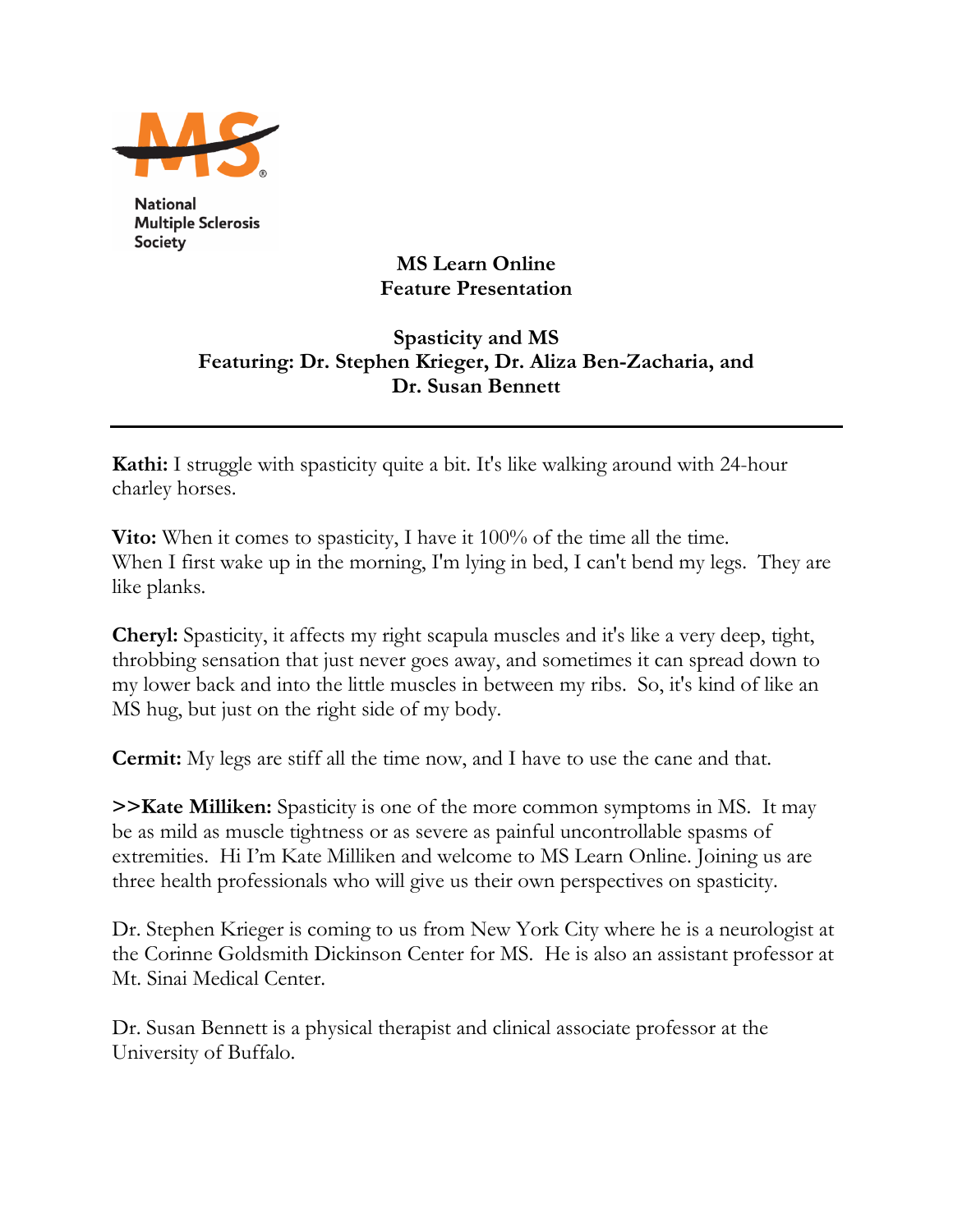Dr. Aliza Ben-Zacharia is a Nurse Practitioner at the Corinne Goldsmith Dickinson Center for MS at Mt. Sinai Medical Center in New York.

Welcome to MS Learn Online. Dr. Krieger, what is spasticity?

**>>Dr. Stephen Krieger:** Well, spasticity is a stiffness of the muscles. When MS causes weakness, it often takes on a spastic or stiff quality. This can be quite mild or in some cases it can be quite severe, ultimately leading to contractions of the limbs that are difficult to straighten out.

## **>>Kate Milliken:** Nurse Practioner Ben-Zacharia?

**>>Aliza Ben-Zacharia:** Spasticity is when you cannot really bend or relax your extremities, usually your arms and legs, smoothly, and they become so rigid and you're not being able to move them really freely. We call it like extend or flex, but it's the same movement. It's bending your arm or bending your leg in a really smooth and flexible fashion. And what we see when patients experience spasticity, that the extremities, the legs and the arm become so rigid, almost like this, and they can stay in one motion and not really being able to move. And when you have rigidity and spasticity or stiffness, it can lead to pain sometimes, and sometimes even fatigue, because when it's stiff you have to generate more energy to move the leg, for example. So, again, the cycle motion of it.

**>>Kate Milliken:** Dr. Bennett what are your thoughts on this?

**>>Dr. Susan Bennett:** It's an interruption of the flow of signals along axons that are coming from the brain down to the spinal cord, and this abnormal flow of signals actually turns on neurons in the spinal cord that go and make the muscles stimulate or contract.

So, this abnormal signaling, you know, typically we think about problems with MS of slowness of signaling along the axons. That contributes to weakness. That certainly is a factor in fatigue. In this case we have certain axons that are sending too many signals to specific cells, neurons in the spinal cord, that make the muscle contract and tighten. We see it very commonly in the muscles in the leg that cause the foot and the leg to push down. So, the individual, when they're walking will have difficulty picking up their toes because the calf muscle is firing excessively, pushing the whole foot down.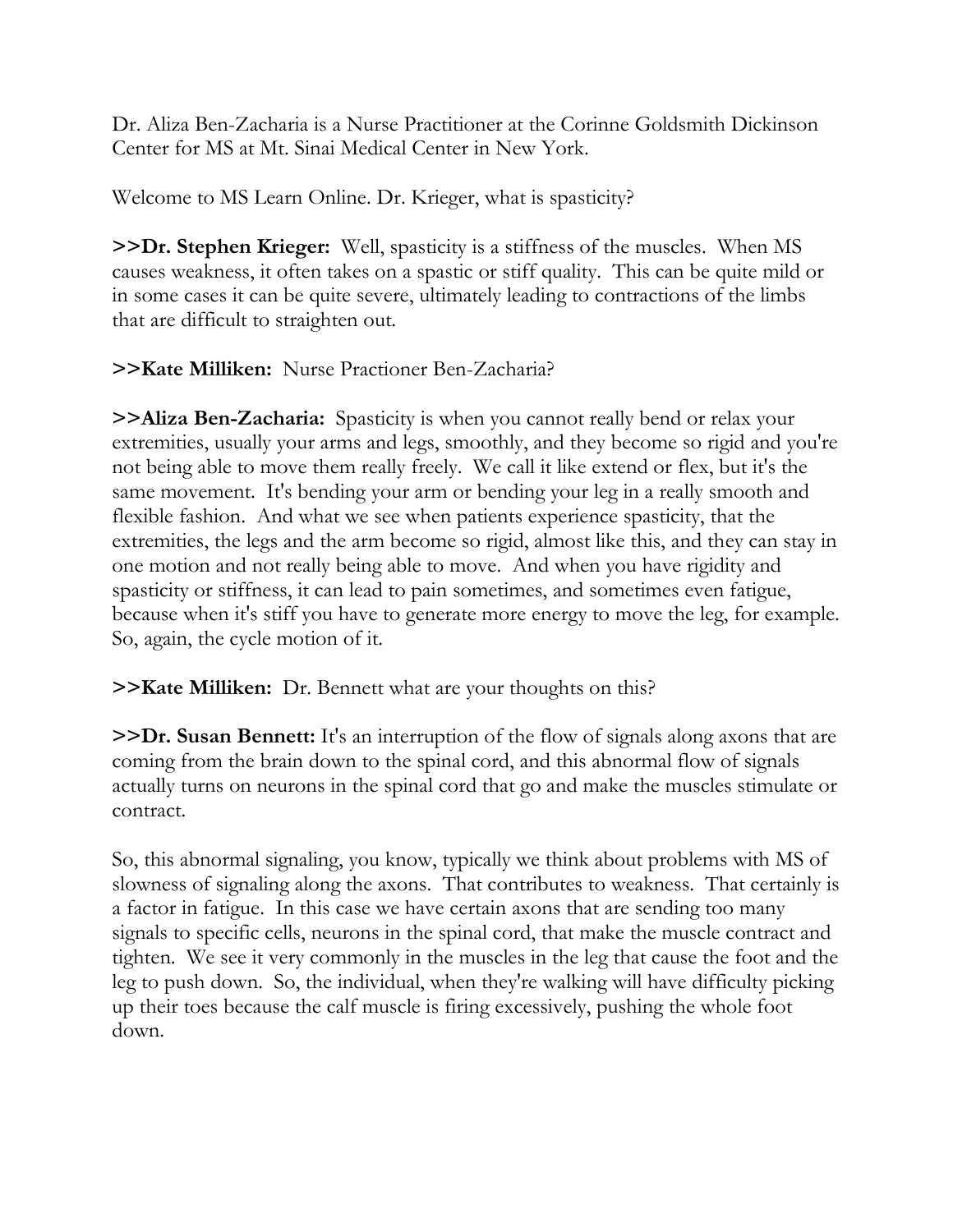**Kathi:** So, when I sit for long periods of time, I think that triggers the spasticity in my hips. So I usually try and get up every 20 minutes and take just a short walk around so that it doesn't trigger the spasticity as much.

**Walt:** I had to keep my hand close to the wall that was next to me, because trying to get my legs go one in front of the other because of the spasticity was not very easy.

**Donna:** It's very frustrating, especially because I like to crochet, I like to paint, I like to walk, and sometimes when I'm being really spastic, I can't do any of those things.

**Kathi:** And even now in traffic with brake/gas/brake, it's awful. I will get to the point where I have to pull off beside the road and walk around for a while, because I can't -- it just doesn't go away and then I can't drive because my foot hurts so much.

**>>Kate Milliken:** Let's turn to Nurse Practitioner Ben-Zacharia? What type of impact may spasticity have on a person?

**>>Aliza Ben-Zacharia:** So, when someone experience spasticity, it can affect their walking ability. They speed their walking, their ease of the walk, and how long they can walk, because it's so stiff it makes them tired. So, I've noticed that many patients with stiffness needs very frequent rest periods. They will walk one block and then they'll have to rest because the leg -- and usually it's one leg, not so much both legs together at the same time. But either right leg or the left leg give you problems. Definitely affect your gait and your walking and your posture.

The other impact is when you function, if you have stiffness in your upper extremity you cannot really -- your hands or arms -- you cannot do certain activity throughout the day. So, that can affect your quality of life.

**>>Kate Milliken:** Let's turn to Dr. Krieger, how common is it?

**>>Dr. Stephen Krieger:** I think the prevalence of spasticity varies considerably within MS. It's not an uncommon symptom when patients have weakness, but the majority of my patients don't have significant spasticity.

**>>Kate Milliken:** Dr. Krieger, can spasticity be triggered by certain conditions?

**>>Dr. Stephen Krieger:** Yes. Spasticity is an underlying process, but it can be transiently worsened by all sorts of things, especially things like pain, fatigue, being overheated. Any of these things can bring out or worsen underlying spasticity.